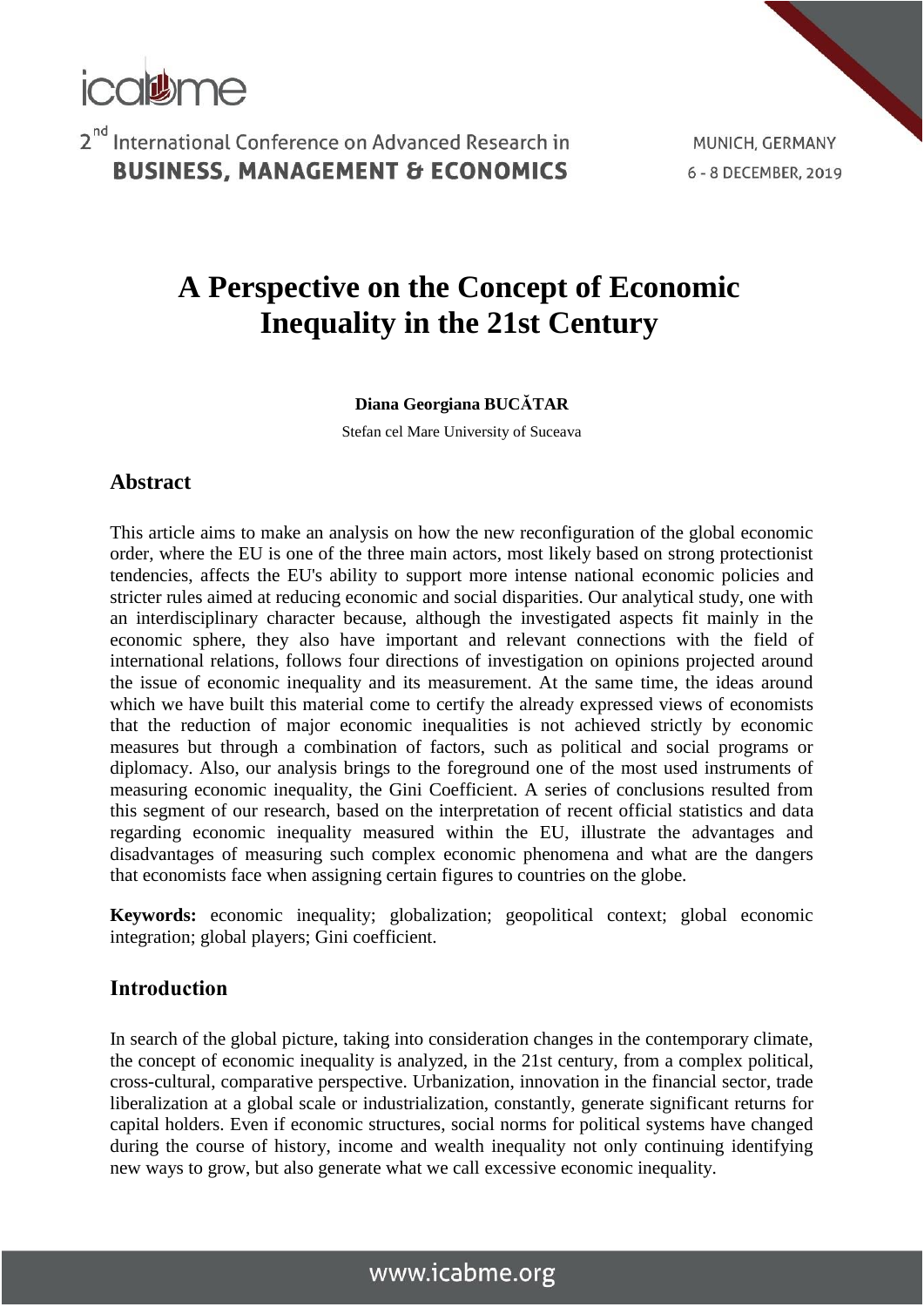

The idea of this article came after reading a speech delivered by Christine Lagarde, Director of the International Monetary Fund, in 2015, entitled Lifting the Small Boats. Through a message built in an extraordinary logic, she announced that "excessive inequality of wealth and income [...] is one of the defining issues of our time", suggesting that by "lifting the small boats", which generically included the series of possible economic measures that states have to take, "a higher, more inclusive and more sustainable economic growth" is achieved. Nevertheless, we must take into consideration another theory which argues that there is no strong empirical evidence to support the opinion that modern economic development reduces inequalities.

Globalization advocates claim that the phenomenon produces a rise in all economies, with all consumers benefiting from the fall in prices. Critics of this phenomenon think that it causes social inequalities and serves more to the rich, to the detriment of the poor. It is difficult to measure global inequalities or the contribution of economic globalization to the evolution of social inequality. A study led by the International Monetary Fund (2014), done by economists J. Ostry, A. Berg and C. Tsangarides, concluded that recent increases in inequality between countries is because more to the changes in technology than to the global economic integration. The study also suggested that various aspects of global economic integration have contradictory effects on inequality: while trade liberalization tends to reduce inequality, financial globalization, particularly foreign direct investment flows, has the opposite effect. Effects also vary by state. While globally emerging economies such as China or other Central and Eastern European countries have reduced economic disparities, society has become more polarized in industrialized countries. This might explain why many social groups feel that they are losers in the global competition and have been "abandoned" by governments. A problem for many nations, economic disparities have contributed to creating a popular strong reaction against globalization and even against capitalism itself (see the US administration under the slogan "America First", Brexit or the "Yellow Vests" protests). The market and economic freedom are not rejected; instead, public policies, based on an ultra-simplifying paradigm, have accentuated economic inequalities and have hit the principle of equal chances.

#### **Literature review**

We started our research from the idea that excessive economic inequalities are a global concerns dealt with by economists or specialists in international relations that need to be anchored in the history of economic phenomena and also respond to several current questions regarding the social and economic struggle on the globe. Issues such as poverty, inequality and wealth distribution have been present in the economic literature ever since political economy was born.

For example, in the 19th century, according to David Ricardo, in his work entitled On the Principles of Political Economy and Taxation (1817), the object of political economy was to discover the "distribution laws". " […] the proportions of the whole produce of the earth which will be allotted to each of these classes, under the names of rent, profit, and wages, will be essentially different [...]. To determine the laws which regulate this distribution, is the principal problem in Political Economy [...]" (Ricardo, 1817). Ricardo also suggests that "it is difficult to delimit the effects generated by trade inequality from those that arise from technological change" (Ricardo, 1817). Although there are measures that can be included in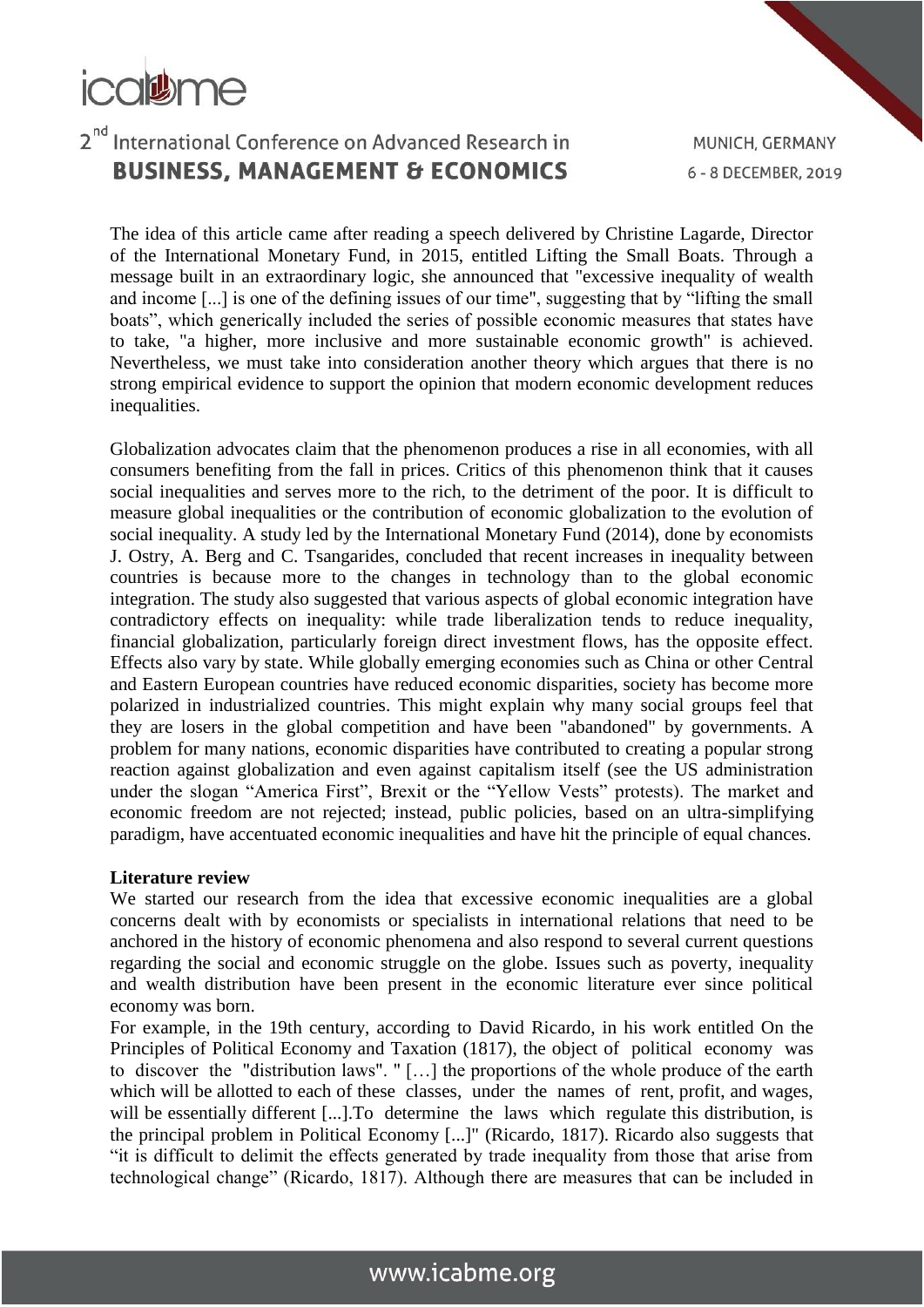

trade agreements to ensure that adequate standards for protection are met, internal policy such as redistribution and spending is more likely to contribute to increasing inequalities. In Principles of Political Economy with Some of their Applications to Social Philosophy (1848), J.S. Mill, the classic economist that strongly argued that capitalism has a great problem with wealth distribution, poverty and inequality, stated that distribution laws were not "physical truths": "Production of wealth partake of the character of physical truths. There is nothing optional or arbitrary in them […]. It is not so with the distribution of wealth. That is a matter of human institution solely" (J.S. Mill, 1848). At the end of the 19th century, the Marginal Revolution created a profound change at a methodological and epistemological level. W. S. Jevons, with his Theory of Political Economy, Leon Walras, with his Èlèments d'économie politique pure, ou théorie de la richesse sociale and Carl Menger, with his Principles of Economics, are the economists associated with this paradigm shift.

During the 20th century, a new paradigm, whose most important exponent was John Maynard Keynes, launched the idea of a science that should contribute to the optimization of the allocation of economic resources and maximize the functions subject to some restrictions. According to Robert Skidelsky (2009) Keynes dealt with the complex job of building a new theoretical paradigm of economic theory. The new ideas changed the role of the state in the economy. Active policies stimulating employment took the place of the "laissez-faire religion". More recently, alternative Post-Keynesian distributional models of economic growth, popular over three decades ago, did not explain inequality but simply assumed that income and wealth are unequally split between "workers'" and "capitalists".

With a more practical approach, Simon Kuznets acknowledged that the decline in US polarization in the early 20th century was not a natural process, but it was rather caused by the profound economic crises of that time and the Second World War. In his paper entitled Economic Growth and Income Inequality, Kuznets sets the foundation for the theory of the "Kuznets Curve". According to it, inequality follows a "bell curve" during industrialization and economic development. The incipient phase of natural growth of inequality is associated with the early stages of industrialization (in the United States, in the 19th century) since at this stage there are few people ready to benefit from change, followed by a sudden reduction of inequality (during the first half of the 20th century, in the US), because, in this case, more and more people can benefit from the resulting economic well-being.

Besides obvious connections of the topic with current political, economic and social events in Europe, 21st century economists are also strongly trying to tie up current issues to the history of civilization. "For thousands of years, civilization did not lend itself to peaceful equalization. Across a wide range of societies and different levels of development, stability favored economic inequality. This was as true of Pharaonic Egypt as it was of Victorian England, as true of the Roman Empire as of the United States. Violent shocks were of paramount importance in disrupting the established order, in compressing the distribution of income and wealth, in narrowing the gap between rich and poor. Throughout recorded history, the most powerful leveling invariably resulted from the most powerful shocks. Four different kinds of violent ruptures have flattened inequality: mass mobilization warfare, transformative revolution, state failure, and lethal pandemics." (Wallter Scheidel, 2017). In his book entitled The Great Leveler, Scheidel calls these the Four Horsemen of Leveling.

In his study on the evolution and structure of global inequality, entitled Capital in the Twenty-First Century, Thomas Piketty, scientific director of the School of Higher Studies in Social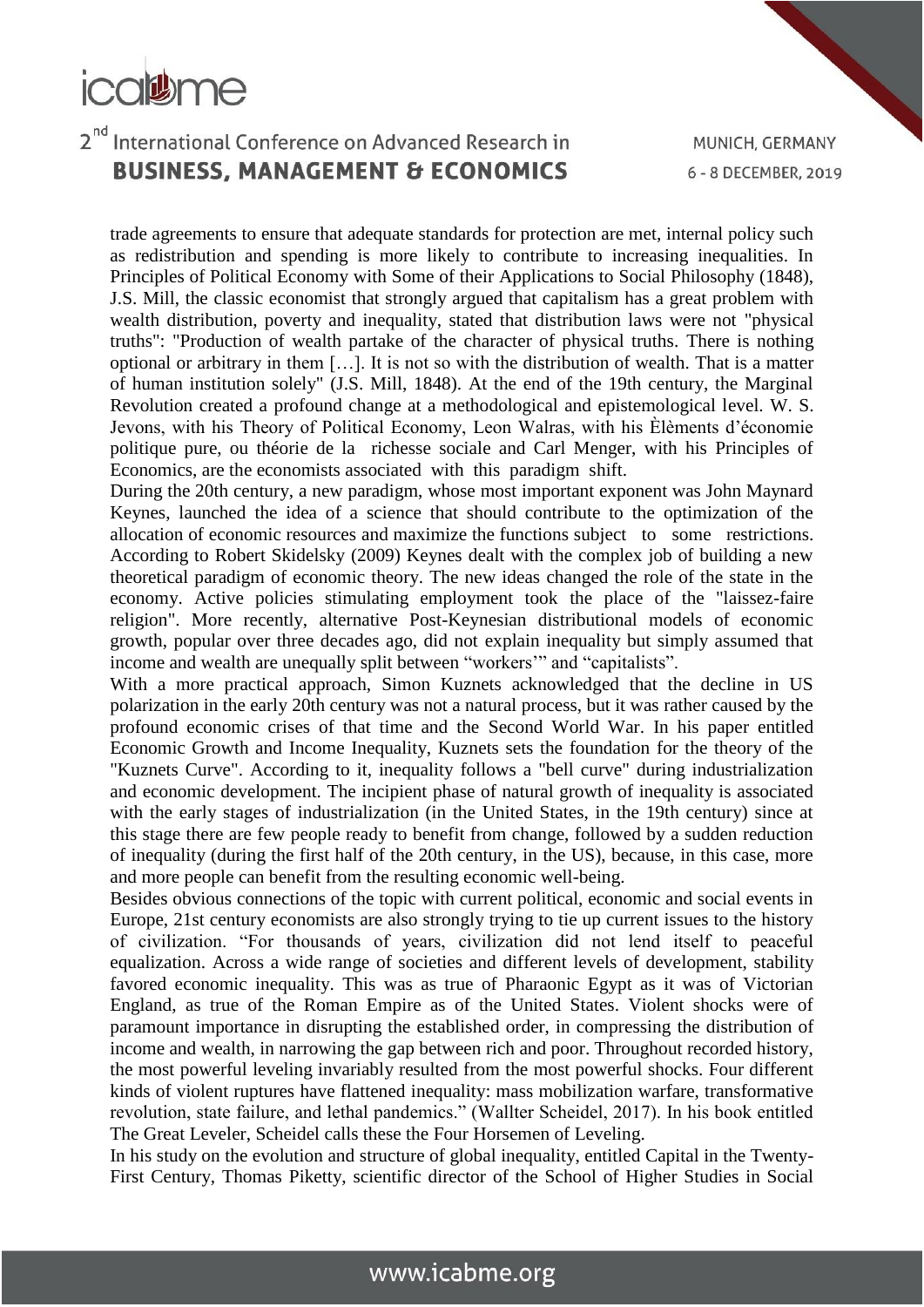

Sciences and professor at the School of Economics in Paris, starts from the idea that "the history of inequality is shaped by what the economic, social and political actors believe is fair, by the relative power of these actors, as well as by the collective choices resulting from the exercise of this power." (Thomas Piketty, 2015) Consequently, in developing our analysis on inequalities, we take into account, besides economic factors, contextual political issues, historical or social aspects. Hence, the temporary and prudent nature of estimates - especially regarding long-term estimates - about the evolution of inequalities. Unlike his precursors from other centuries, Marx, or Kuznets, who wrote scenarios of economic growth and downsizing, Piketty is the one who postulates the fragility of a pattern when discussing growth and inequality.

To support the interdisciplinary character of such an analysis we bring into discussion the opinion of Bogdan Murgescu (2010), a Romanian specialist in economic history, who "starting from the idea that the correct understanding of our present situation must have a historical depth and a comparative dimension", reconstructs the way in which economic disparities were accumulated in various historical periods since 1500", without ignoring the interdisciplinary approaches and methodologies of economic sociology.

In order to argue the transdisciplinarity of the subject matter, comes the theory of Daron Agemoglu and James A. Robinson, who, for reducing inequalities and obtaining prosperity, offer two types of solutions. The first type refers to correct economic institutions and policies that could generate, at macroeconomic level, prosperity, having in the foreground international institutions that force poor countries to adopt institutions and policies in order to have stability, and the second type has in view of the recovery of microeconomic failures, not overnight, but over the course of decade. Both types of solutions require a close connection between economic mechanisms and political mechanisms.

#### **Research methodology, data, results and discussions**

Our analytical study, one with an interdisciplinary character because although the investigated aspects fit mainly in the economic sphere, they also have important and relevant connections with the field of international relations, follows four directions of investigation on opinions projected around the issue of economic inequalities and its measurement.

Opinions of reputed economists who, starting with the 19th century, developed theories regarding economic inequalities, professors at some of the most prestigious universities in the world, speeches and comments belonging to heads of institutions that play key roles in setting global economic policies, such as the International Monetary Fund, but also statistical interpretations by bodies recognized for this activity were investigated.

The article was designed around four major directions of investigation, reaching, firstly, the global context of the issue, in order to further bring to the forefront the specificity of an EU that swings between the internal and global challenges: 1. Economic Inequality, One of the Greatest Challenges of Globalization; 2. Economic Inequality within the EU; 3. UE between Internal Challenges and its Global Role; 4. Instruments of Measurement. In a general context, the investigated directions only confirm the views of specialists who argue that they can not isolate the economic problem from the political one when debating on the topic of economic inequalities. To reach the goals of this research, we relied on a qualitative method using a general-to-private approach.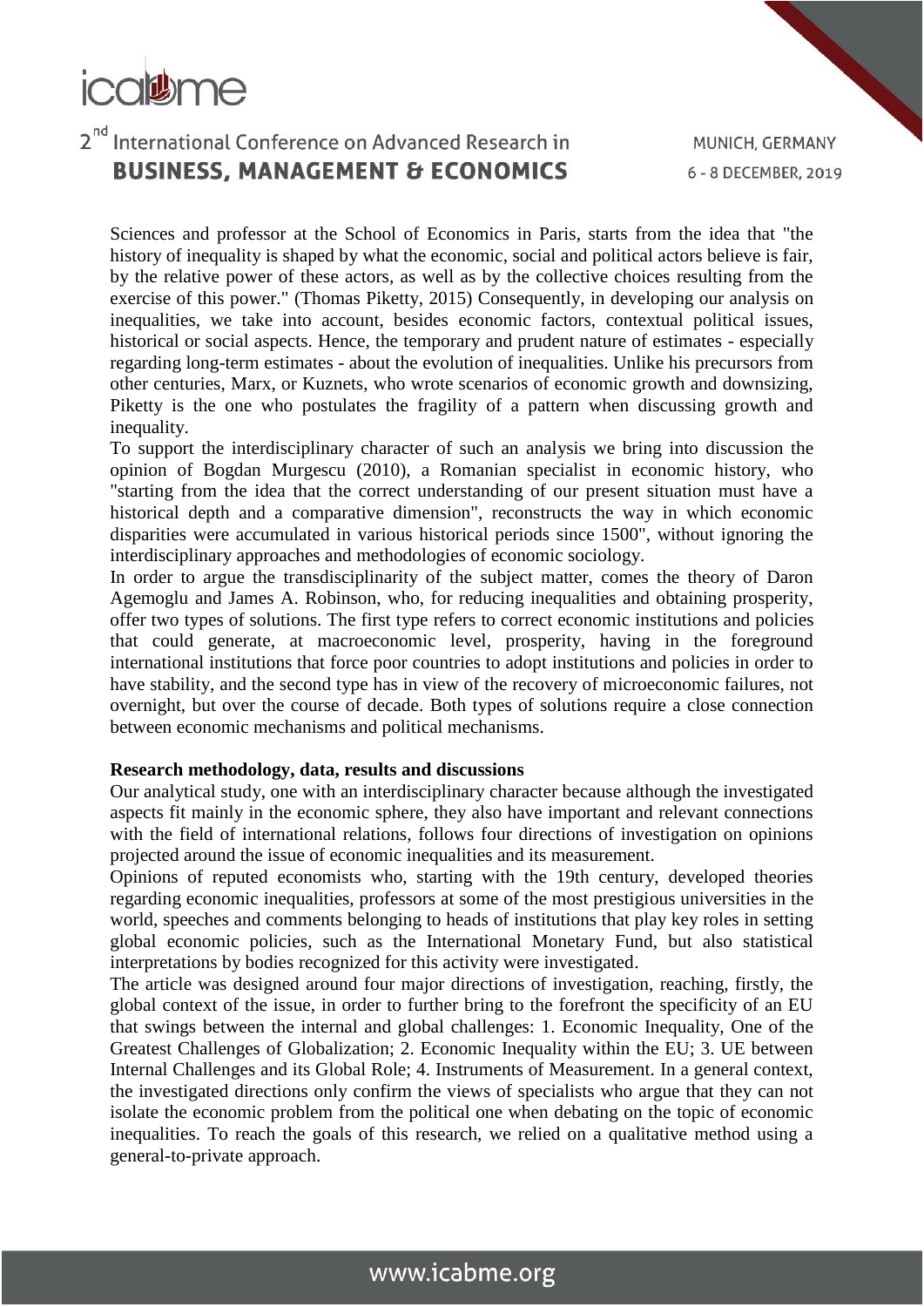

MUNICH, GERMANY 6 - 8 DECEMBER, 2019

#### **Economic Inequality, One of the Greatest Challenges of Globalization**

In the context of the reconfiguration of the global economic order, a phenomenon whose manifestation can be seen from at least three major perspectives, under globalization's dome, comes out one of the greatest challenges of the moment: the problem of the excessive economic inequalities.

In an unstable geopolitical context, with increasingly strong and visible tensions in the international arena, the imminent reform process of the European Union (EU) can not neglect how Member States intend to address the pressing issue of reducing development disparities.

Globally, with China's entry into the global economy, economic power ratios have changed radically. And it is not this entry that would constitute the problem, but rather the inability of industrialized economies to absorb this extraordinary shock - unique in the past hundreds of years. Average incomes in emerging market economies, such as China and India, have risen much faster than those in richer countries, as a consequence of the globalization power to change the course of national economies through international trade and investment. On the one hand, the massive global flows of products, services, people, knowledge, and ideas have been good for global equality of income, but, on the other hand, it has also generated income inequality within countries. Over the past two decades, most affected by economic inequality were the advanced economies and the major emerging market economies, especially in Asia and Eastern Europe. In advanced economies, for example, the top 1% of the population now account for about 10 % of total income.

A special situation is that of China, which by lifting more than 600 million people out of poverty over the past three decades, according to the International Monetary Fund, has made a remarkable contribution to greater global equality of income. But in the process, it has become one of the world's most unequal societies because many rural areas remained poor and because income and wealth have risen abruptly in the cities. In fact, economies such as China and India seem to fit neatly into a traditional narrative which postulates that extreme inequality is an acceptable price to pay for economic growth.

An explanation for the current large economic disparities in the world can be found in the effects of the 2008 financial crisis that began in the US. The costs of the crisis have been endured by citizens and that has created great discontent and social tensions in countries where the crisis had stronger manifestations and consequences: USA, Italy, Spain, Portugal, Ireland, the Netherlands, England, France, etc.

At this point, the most quoted examples in the debate on models of economic crisis management are: Europe, with models such as Germany vs. France / Poland as a model for the new member states, the US, where the approach to structural imbalances offers a unique study subject, as well as China, as a model for emerging economies in the process of catching-up (reducing development disparities).

#### **Economic Inequality within the EU**

The EU's economic situation needs to be analyzed, given that the EU is still expanding if we take into account the recent decision to open discussions on Macedonia's and Albania's adherence. In this context, the EU focuses its internal policies on overall development as an important means of reducing spatial disparities.

"Europe with more speeds" (European leaders, Versailes, 2017) has mainly a political connotation. From an economic, social and territorial point of view, the regional perspective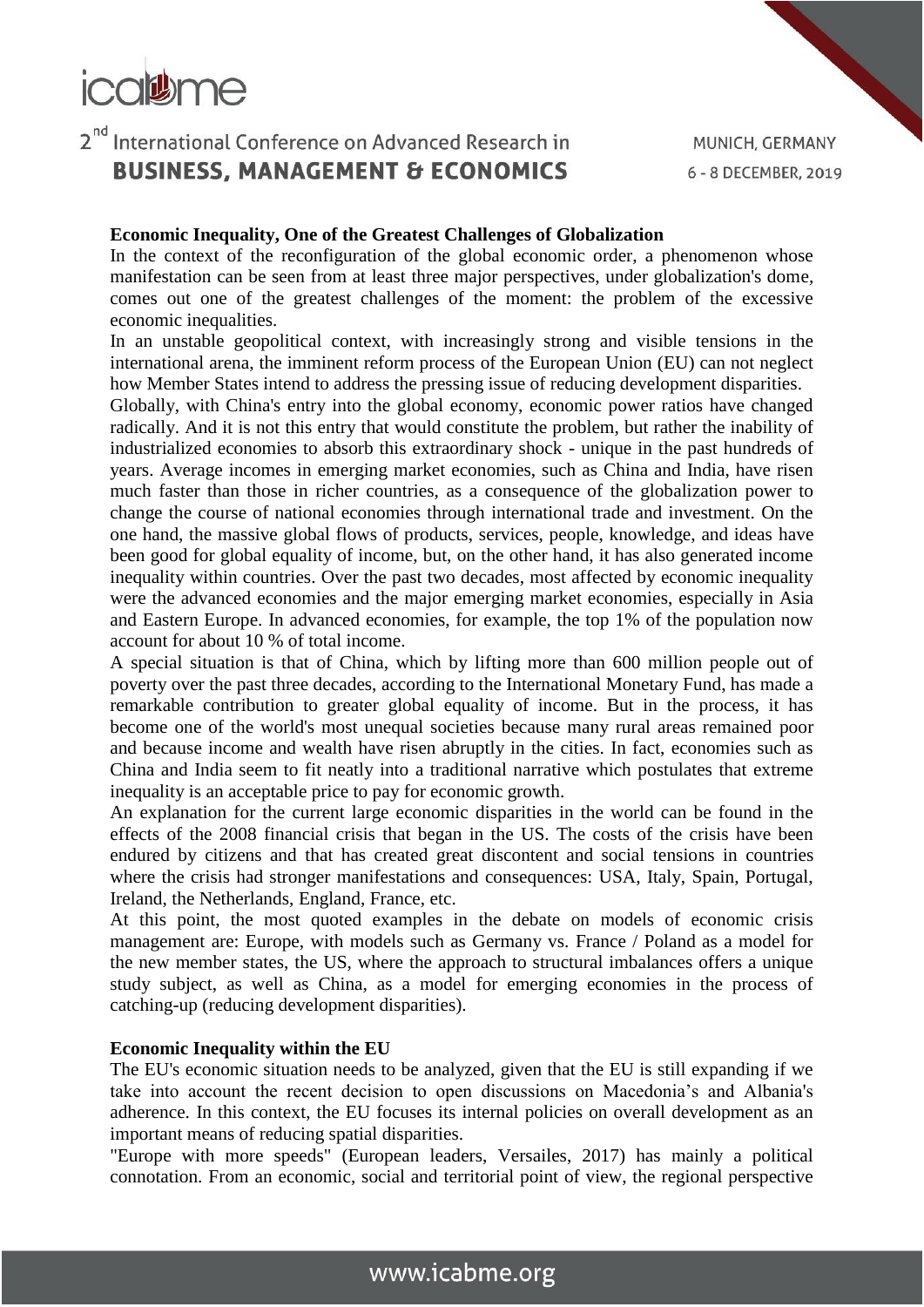

is much more complex. Therefore, when discussing the subject of mitigating the gap, in order to have a correct picture we must take into account the starting point of each Member State and each region and the specific development needs. While in some regions cohesion policy focuses on investment needs in core infrastructure (transport, energy, etc.) and economic reconstruction, in others cohesion policy mainly invests in innovation. Of course, these areas are not exclusive.

Regional development at EU level, focused on reducing major economic inequalities, is a complex process that involves a series of interdependent, legislative and institutional components, establishing new types of relations between different sectors and fields of activity, between authorities and collectives. This process is also related to mentality, traditions and behavior, vocational training and adaptation to new changes taking place at local, regional, national and international level.

Reducing regional and national disparities is an important objective for both the Member State of the European Community and the European Union as a multi-state body. The economic arguments justifying regional policies within the European Union start from the assertions that regional disparities can constitute a major barrier, even a barrier to deepening integration, and that the "common interest" of ensuring social unity involves not accepting major territorial differentiations, especially in the field of income and unemployment.

Currently, regional disparities are a problem for the entire community in Europe, especially after removing all barriers to the free movement of goods, services, people and capital, and less-favored regions and groups face new obstacles that require more complex solutions, at national and community level. Such solutions can be provided in particular by the regional development policy, which, through its instruments and mechanisms, offers real opportunities for the balanced development of disadvantaged regions.

According to the EU Commission, within the EU, between 2014-2020, with the support of the Cohesion Policy, are considered the rehabilitation of 4,600 km of railways, the construction of 2,000 km of TEN-T roads, while 750 km of subway lines are being built or rehabilitated. 17 million people will be connected to water treatment facilities, 14.5 million households will be connected to internet networks, and 7 million students will learn in upgraded schools. More than one million SMEs receive Cohesion Policy support, which has created 7 million new jobs. With the support of cooperation programs, 240,000 people participate in cross-border mobility initiatives, while 7,000 businesses and 1,400 research institutions participate in innovation projects.

#### **UE between Internal Challenges and its Global Role**

The EU is the most successful regional governance experiment with the most democratic institutional organization, and yet it is constantly subject to criticism regarding the lack of democratic legitimacy. Today, we are talking about four categories of crisis at the EU level: the economic crisis, the political crisis (characterized by the growing difficulty with which decision-making and strategic direction are reached), the institutional crisis (which results from the higher discontent on the performance of the European institutions) and the crisis of legitimacy, coupled with the strong need for a reformist EU speech based on the conditions and challenges of the 21st century.

The new global economic reorganization, which also manifests in the transformation of the world's economy from a multilateral system, centered around the US, to a multipolar system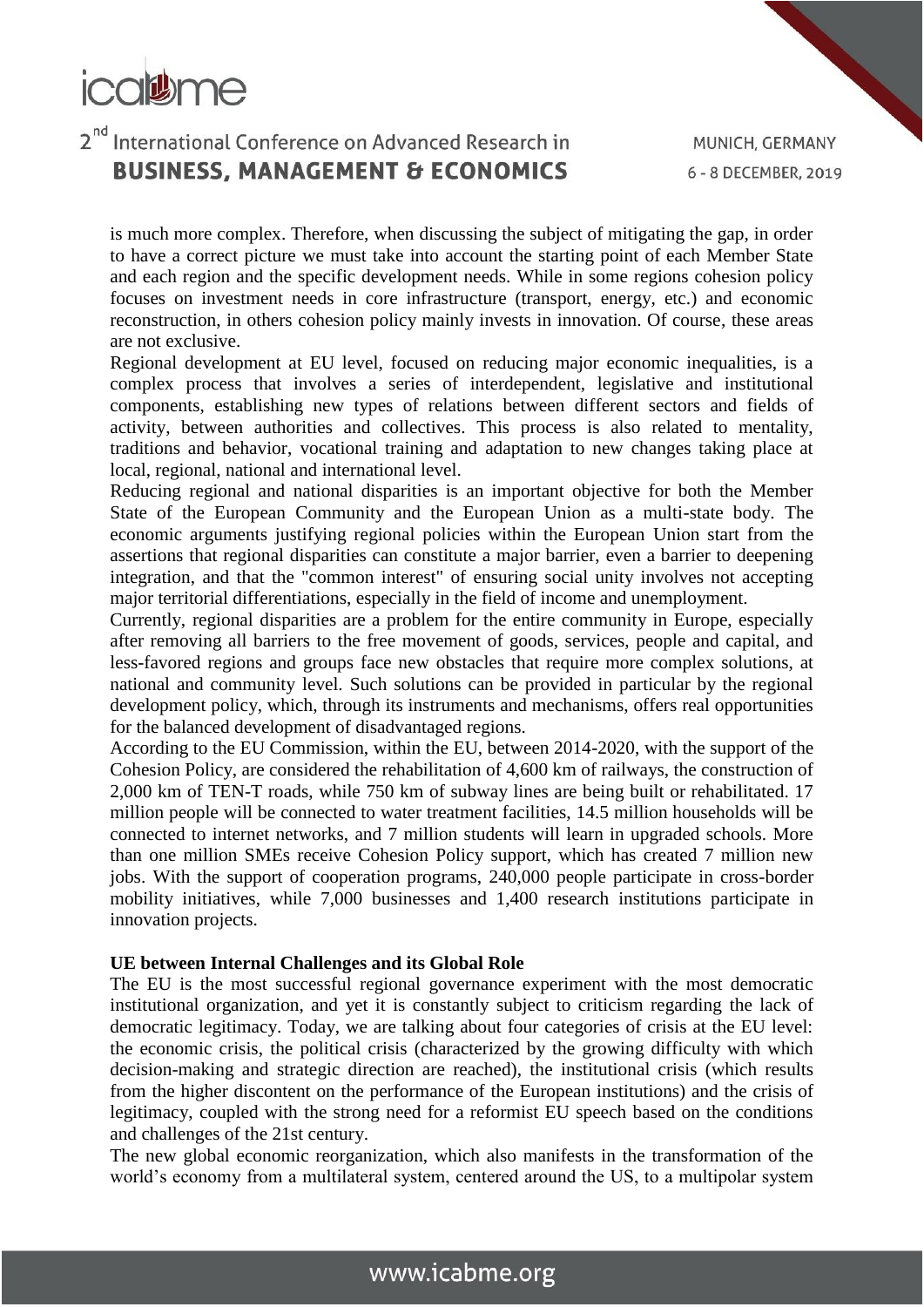

based on the three powerful poles of trade - China, the EU and the US - each with numerous bilateral and regional trade arrangements, determined the EU, as beneficiary of the multilateral system, to react.

The EU response to possible US trade measures will depend on the size of the measures and their effects on the EU economy, having as well geostrategic considerations. For the EU to take a more prominent role in protecting multilateralism and in developing new and deep alliances, more reforms will be needed. There are three main areas where reforms would increase the credibility of Europe that claims a more important global role.

First, addressing internal distribution concerns is a prerequisite for introducing new trade agreements. Europe's social model is a major factor in reducing inequalities and is rightly considered to be effective in reducing negative effects due to the impact of rapid change on citizens in a time of globalization and technological change. However, many EU countries still need to reform their social systems to ensure inclusive growth and better social protection. The EU's role should be, first of all, to provide the necessary resources to its members so that they reach redistribution targets by effectively combating tax evasion and social fraud linked to the single market.

Secondly, the governance of the EU's trade and investment policy has become burdensome. The difficulties in signing the Free Trade Agreement - CETA have increased the partners' doubts about the EU's quality of supply. We believe that it is imperative that the EU institutions regain citizens' confidence so that they can negotiate trade agreements on their behalf, and this requires more transparency in the negotiations. It will also be important to ensure greater legitimacy for the EU, including through a reformed European Parliament.

Thirdly, the EU, as a broad open economy, can not manage large current account surpluses. The large surpluses, especially the German surplus, are the result of the imbalances in the euro area that need to be resolved regardless of the global environment. Although future EU reforms may set new trends in the dynamics of the new global economic order, the question remains how to respond to a possibly antagonistic administration of the US.

One option would be that the EU's response to US measures is to support the multilateral trading system through firm and decisive, principle-based reactions. It can be taken into account that a direct consequence of such a response would be for future US administrations to change the trajectory by giving up unilateral actions, preventing unnecessary escalation that would be harmful to everyone: the EU, the US and the rest of the world.

#### **Instruments of Measurement**

Measuring phenomena such as globalization or economic inequality is often considered an imprecise approach, subjected to a high degree of uncertainty, and why not, it is even seen as a dead end.

However, scientists have created instruments to measure these phenomena by giving them the scientific dimension needed in order to use them as the foundation for building strong economic theories.

If in the case of globalization, the actual epistemological basis of its measurement is unsatisfactory at a theoretical level and problematic from an empirical point of view. The construction of globalization indicators may be considered too limited to provide useful information on the phenomenon itself, while in the case of economic inequality, things are clearer. Inequality is a multidimensional challenge and it can be analyzed taking into account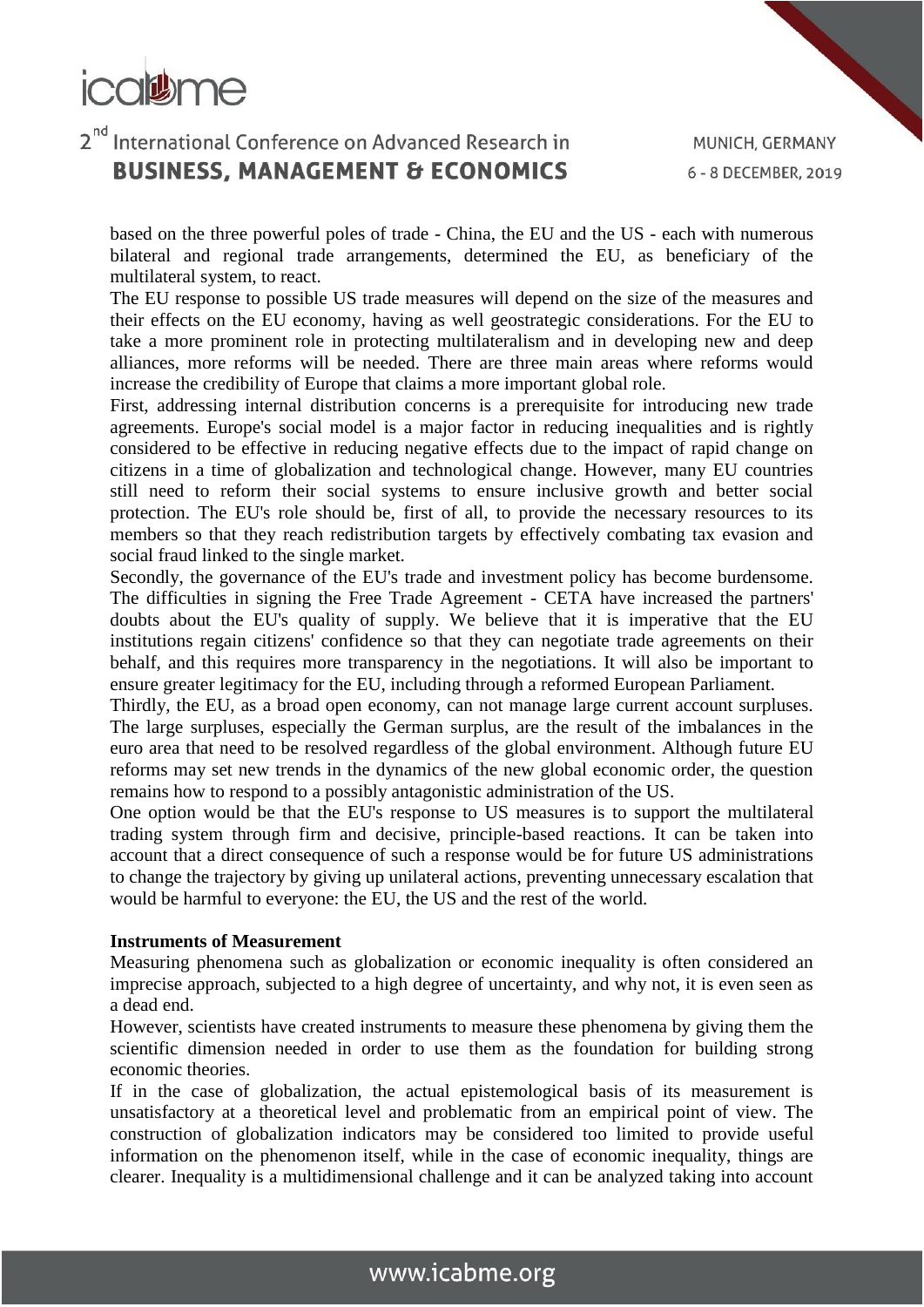

MUNICH, GERMANY 6 - 8 DECEMBER, 2019

several different dimensions. There are various numerical indicators for measuring economic inequality. A widely used index is the Gini Coefficient. Research based on the analysis of the Gini Coefficient values connected with the GDP values suggests that a high level of inequality puts on the break long-term growth. While globalization has reduced global inequality among nations, it has increased inequality within nations.

The Gini Coefficient is the best known instrument used to measure inequality revenues at a global scale. It measures revenue distribution, comparing the income situation of each household with the income situation of all the other households. Based on its formula, the coefficient is expressed as a value between 0 and 1. A Gini Coefficient equal to 0 indicates a perfect income equality; a Gini Coefficient equal to 1 would mean that all the income obtained in the economy would belong to a single household, which would indicate the perfect income inequality. Measuring the coefficient of inequality is in a structural growth trend all over the world. Since the 1980s, there have been many books and articles dealing with the topic of inequality, including aspects related with the perspective of political consequences. In order to illustrate the measurement of economic inequality, we have chosen to analyze the evolution of the Gini Coefficient for the EU.



*Source: http://bruegel.org, personal interpretation*

Starting with 1995, within the EU, inequality declined constantly until 2008, remaining relatively stable since then. In the US, on the other hand, income inequality also increased constantly, from the late 1970s until 2013. As a consequence of the global and European financial and economic crisis, central European member states continued to solve the problem of inequality gaps, trying to level the situation with the richest member states of the EU, while some southern European member states, like Italy and Greece, fall behind.

We also have to observe that even if the decline stopped in 2008 the current value of the EU Gini Coefficient (0,33) is still above those of Norway (0,23), Japan (0,30) or Canada (0,31). Some other differences within the EU are significant: while in Belgium, the Czech Republic, Slovenia and the Scandinavian countries the national Gini is about 0,25, in Bulgaria, Greece, Spain and the Baltic countries it is around 0,35.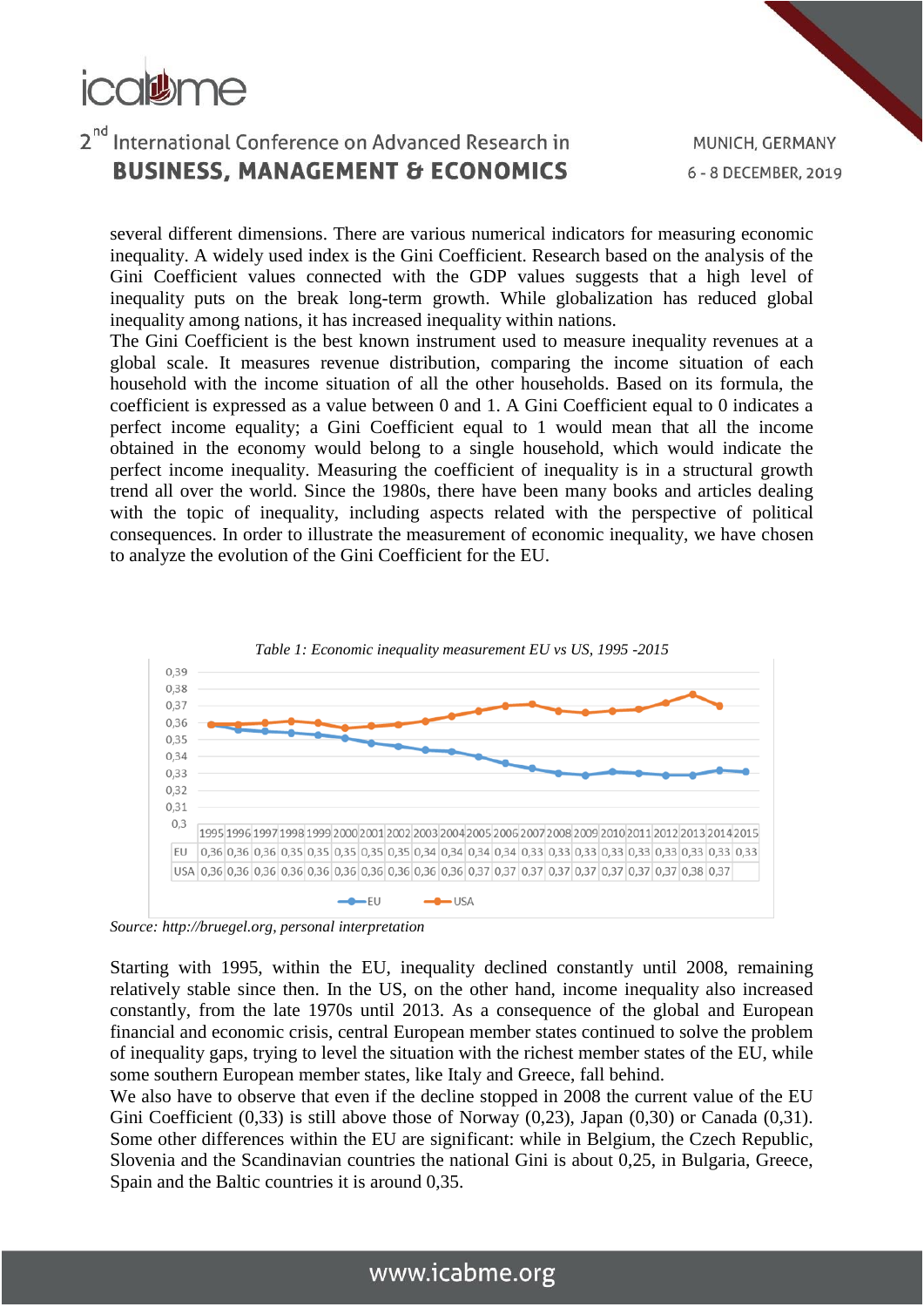

Even if using the Gini Coefficient offers several advantages, such as the fact that it is sufficiently simple to be compared across countries and be easily interpreted, or that it indicates how the distribution of income changed within a country over a period of time, it also brings to the foreground several problems: comparing income distributions among countries, based on the Gini Coefficient values, may be difficult because benefits system may differ from country to country; in collecting the initial income data systematic and random errors always occur; the situation when data is less accurate determines the Gini Coefficient to have less meaning; countries may measure the statistics differently and, in consequence, it is not always possible to compare statistics between countries. All these situations create a possible scenario where economies with similar incomes and Gini coefficients can still have very different income distributions. Apart from that, the fact that in most analyses only the Gini Coefficient is quoted, without any complementary description of the quantiles proportions used for measurement, can create inaccurate analysis.

Analyzing the information from the Economic inequality measurement table presented above, we can assert that the strength of the Gini Coefficient, that is combining information on all individuals in a society, is also its main weakness.

#### **Conclusion**

Global economic integration has varied and profound effects on the economies of developed and emerging countries. Some of these effects have been accepted by governments, others have not, and this is the consequence of a set of contradictions: the establishment of a significant overall well-being, but also of a social, sometimes even more significant inequality; economic growth, but also the degradation of the environment; cheaper products, but a fall in revenue in certain sectors; a middle class swollen with a stubborn poverty; a strengthening of the political legitimacy of authoritarian governments that use globalization to achieve rising economic growth rates, along with the undermining of democracy in regions of the world where squeezed revenues are the consequence of losing national sovereignty.

However, even if globalization benefited the vast majority of the population, the effects were uneven and many people did not benefit at all. These things impose a series of challenges for economists, which could become themes for further in-depth research. Two of these are the development of the education system as a key factor in enabling citizens to adjust the inequality aspects caused by global economic integration and the management of these inequalities, hampered by the differences between state policies and the world economy, the theme we have partially touched upon in this article.

At EU level, it is still too early to analyze the impact of the current exercise and ongoing programs on development disparities. The impact of funding the structure of a competitive economy and environment creating economic growth will be evaluated after the closure of projects and programs. However, there are relevant premises (introduced through the 2014- 2020 reform) to improve the existing situation, including a reduction of disparities. Intermediate analyses show that regional disparities have started to decline again since 2015, EU citizens are still living in regions where GDP is lower than before the crisis. In recent years, Europe's poorer regions have grown to the EU average, but there is still a long way to go before these regions can offer the same opportunities to citizens.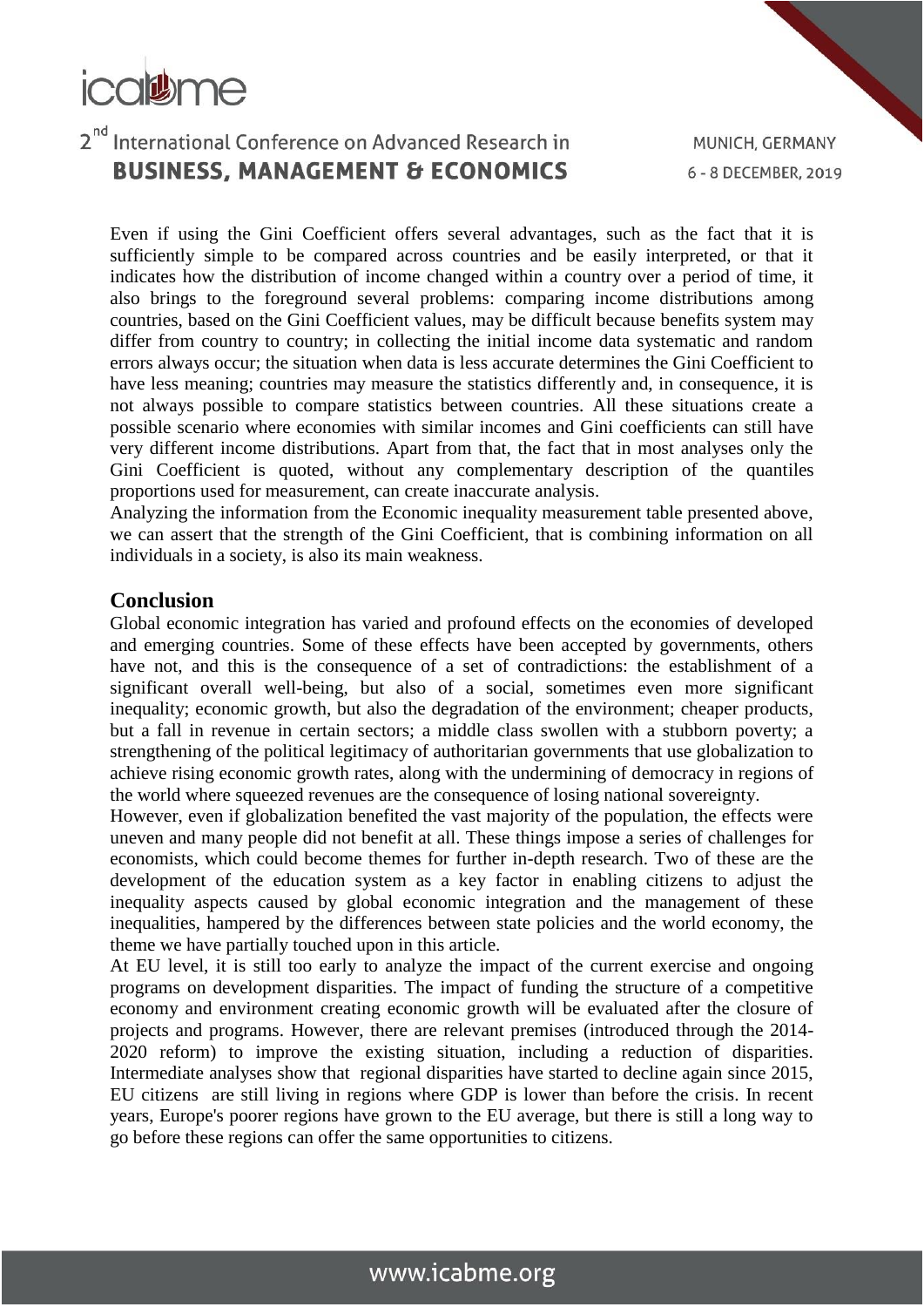

As for the measurement of the economic inequality, within the EU in 2016, the Gini Coefficient average value was 0,308. The analysis undertaken in the last years showed that inequality increases, even though economies grow.

Even if contestants of globalization exist and the world is facing a wider spread of nationalist policies, the evolution towards more economic, financial, and cultural integration seems unstoppable in the 21st century. The globalization process may be subjected to criticism today and confirmation comes from political and economic facts registered in the UK and the United States, but despite this, the world remains an interconnected environment where capital, goods, services, and ideas are highly mobile and their circulation is supported by innovations in information technology. Economists speak today about Globalization 4.0: the design of a new world architecture in the era of the fourth industrial revolution. So, taking this into consideration, it is logical for citizens to compare themselves to one another in a world globalized in an irreversible way.

**Acknowledgement**: This work is supported by project POCU 125040, entitled "Development of the tertiary university education to support the economic growth - PROGRESSIO", cofinanced by the European Social Fund under the Human Capital Operational Program 2014- 2020

#### **References**

[1] Agemoglu, D., Robinson J.A., (2012). *Why Nations Fail: The Origins of Power, Prosperity, and Poverty*, Bucharest: Media Group Litera.

[2] Mill, J.S., (1848). *Principles of Political Economy*, eBook within the Project Gutenberg Licens.

[3] Murgescu, B., (2010). *Romania and Europe. Accumulation economic disparities (1500- 2010)*, Bucharest: Polirom.

[4] Piketty, T., (2015). *Capital in the Twenty-First century*, Bucharest: Group Media Litera.

[5] Ricardo, D., (1871). *On the Principles of Political Economy and Taxation*, 3rd edition 1821, Batoche Books.

[6] Scheidel, W., (2017). *The Great Leveler*, USA: Princeton University Press.

[7] Skidelsky, R., (2009). *Keynes – The Return of the Master*, USA: Public Affairs.

[8] Kuznets, S., (1955). "Economic Growth and Income Inequality". *The American Economic Review*, Vol. 45, No. 1., pp. 1-28.

[9] Blanco, F. A., (February 2019). Inequality, Poverty and the Commitment of the Economists,[online],Available[:https://www.unwe.bg/uploads/Alternatives/7\\_Alternativi\\_eng\\_](https://www.unwe.bg/uploads/Alternatives/7_Alternativi_eng_br_3_2017.pdf) [br\\_3\\_2017.pdf](https://www.unwe.bg/uploads/Alternatives/7_Alternativi_eng_br_3_2017.pdf) .

[10] Darvas, Z., (January 2019). Income inequality has been falling in the EU, [online], Available:<http://bruegel.org/2016/11/income-inequality-has-been-falling-in-the-eu/> .

[11] Lagarde, C., (September 2018). Lifting the Small Boats, [Online], speech addressed at Grandes Conferences Catholiques in Brussels, Available: <https://www.imf.org/en/News/Articles/2015/09/28/04/53/sp061715> .